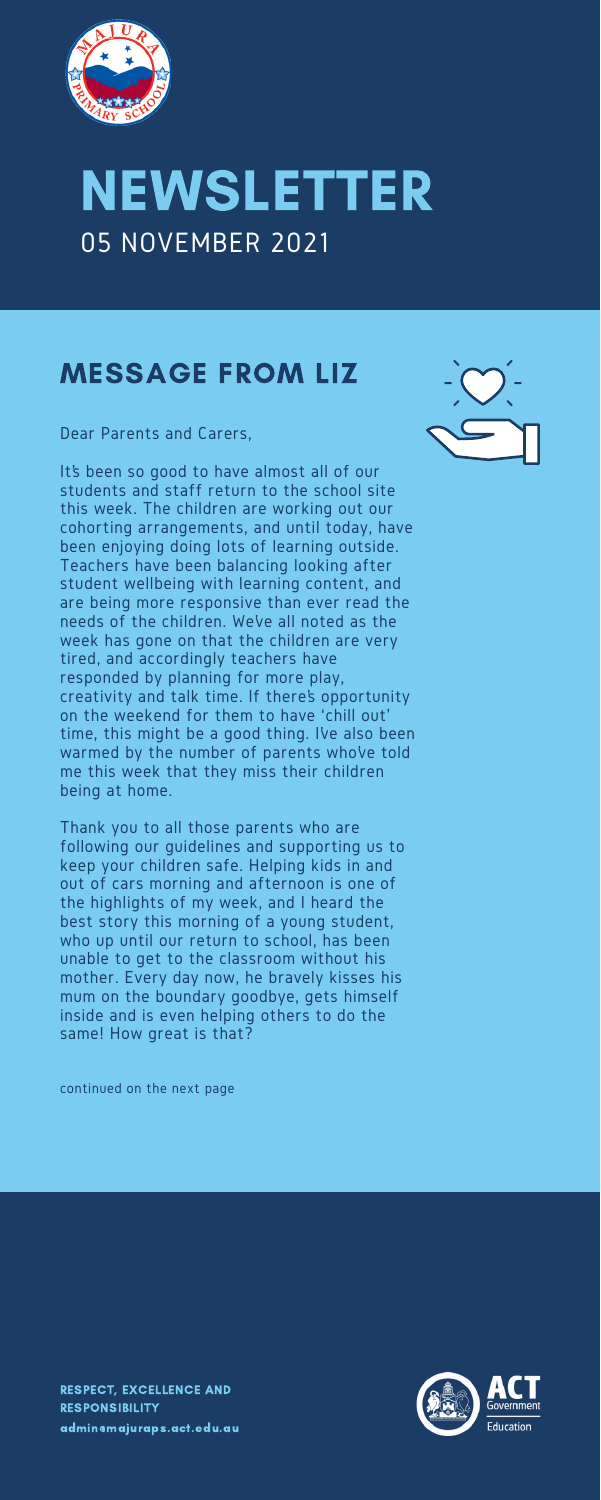

## NEWSLETTER 05 NOVEMBER 2021

On the down side, I have been very distressed by the behaviour of a small number of our parents who feel that the rules in place regarding that parents/carers must not enter school sites or come onto school grounds to drop off or collect children, does not apply to them. Can I please remind you that you are not allowed in the building or on school grounds without prior negotiation with me for essential reasons, or without a phone call to the front office team who will greet you at the front entry? I have spoken to the staff today about their interactions with noncompliant parents, and have advised them to remind you calmly of the rules. However, I feel it is my right to expect that my staff will not be argued with, or worse, sworn at, when they request that you comply with the regulations about staying off the school grounds. We do this for the safety of all of your children – surely that should be paramount in your mind too?

I do hope you enjoy this weekend – maybe the rain continues, enabling us all to have the excuse to slow down a bit.

Warm regards,

Liz Bobos

Principal, Majura Primary School



#### MESSAGE FROM LIZ

RESPECT, EXCELLENCE AND RESPONSIBILITY [admin@majuraps.act.edu.au](mailto:admin@majuraps.act.edu.au)

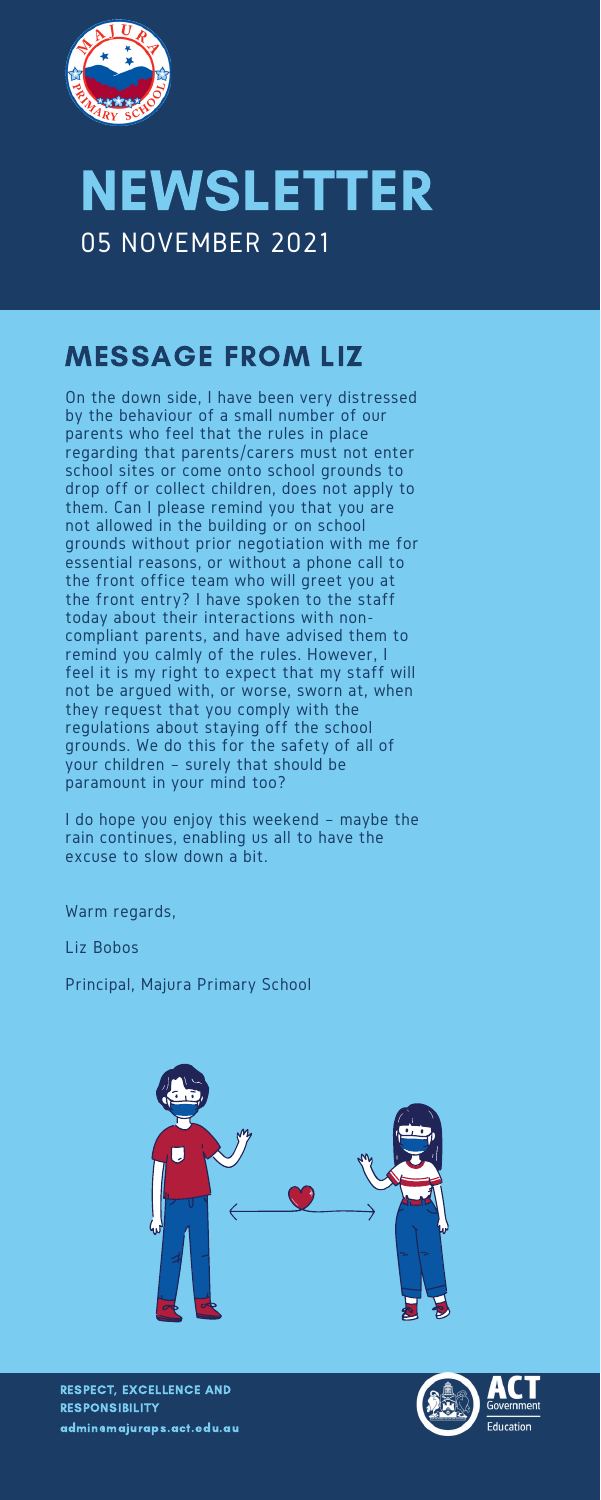

# **LOCKDOWN** UPDATE 05 NOVEMBER 2021

RESPECT, EXCELLENCE AND RESPONSIBILITY [admin@majuraps.act.edu.au](mailto:admin@majuraps.act.edu.au)

A number of parents have contacted the school inquiring about sibling photos in our upcoming school photo days. Because of our need to minimise contact between student cohorts, we are unable to offer sibling photos this year. We apologise for any inconvenience.



#### SCHOOL PHOTOS

Teachers are about to start the very careful process of constructing classes for 2022. We collaborate to ensure that we make the most well-balanced groups that best meet the needs of each child. Class lists are reviewed several times by both teachers and executive before they are considered 'final'. Of course it doesn't always work out perfectly, but we do the very best we can, and welcome parent input into the process.

I absolutely do not allow 'teacher shopping' but there may be considerations you'd like us to be aware of when we

are placing your child/children into classes for next year. Other children who either work well with your child (or not), the sort of teacher qualities which inspire your child, or unique family circumstances – these are all important factors.

If you do have things you'd like us to consider, please either email or phone either me at [liz.bobos@ed.act.edu.au](mailto:liz.bobos@ed.act.edu.au) or Jake at [Jacob.bindley@ed.act.edu.au](mailto:Jacob.bindley@ed.act.edu.au)

We will do our best to accommodate your needs, and if we are unable to, one of us will phone you before class lists are released.



#### 2022 CLASSES